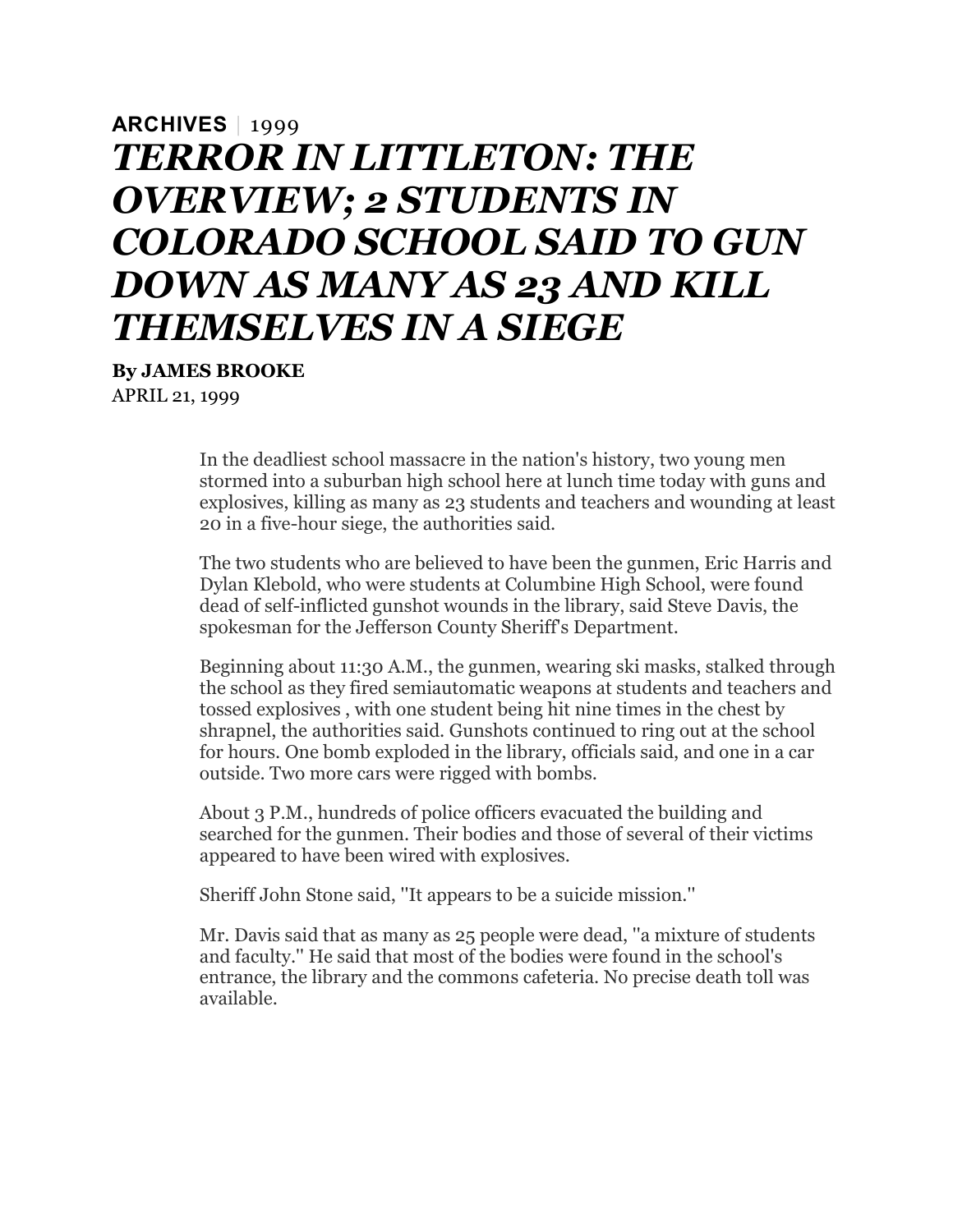Kaleb Newberry, 16, said: ''I was in class and one teacher came in and basically told us to run for our lives, I saw a girl maybe five paces behind me fall. She was shot in the leg, but a teacher helped her.''

Students said the gunmen were part of a group of misfits who called themselves the trench coat mafia, which expressed disdain for racial minorities and athletes. Members of the group found their way out of anonymity at the school by banning together, dressing in dark gothic-style clothing including long black coats. They became easy to notice among the 1,870 students at the school, since every day, regardless of the weather, they wore their coats. [Page A17.]

Today the gunmen appeared to aim at minority members and athletes at the 1,800-student school, as well as peers who had poked fun at the group in the past.

School officials had had no reports of trouble from the suspects, Mr. Davis said.

Some victims were forced to wait inside the school for rescue. By early evening, bodies had not been removed because of the crime scene investigation and the possible presence of explosives, a spokesman for the Jefferson County Sheriff's Department said.

Mr. Davis said at a news conference tonight that two other students at the school, thought to be friends of the gunmen, were in custody for questioning in connection with the shooting.

''You can't really go in and do this kind of damage without a lot of preparation.'' Mr. Davis said, ''without a lot of ammunition and apparently some type of bombs.''

Fourteen-year-old Katie Corona, said she was trapped in a classroom with her teacher and about 30 classmates for hours.

''I thought I was going to die,'' she said. ''I really didn't think I was going to make it. We would hear shots, then we heard crying. We had no clue what was going on.''

''Everyone around me got shot and I begged him for 10 minutes not to shoot me,'' one young woman, who was not identified, said tonight in an interview broadcast on the Cable News Network. ''And he just put the gun in my face and started laughing and saying it was all because people were mean to him last year.''

Another student, who said she heard more gunshots while hiding in the closet with a teacher and some friends, said she kept thinking to herself, ''This can't be happening to our school.''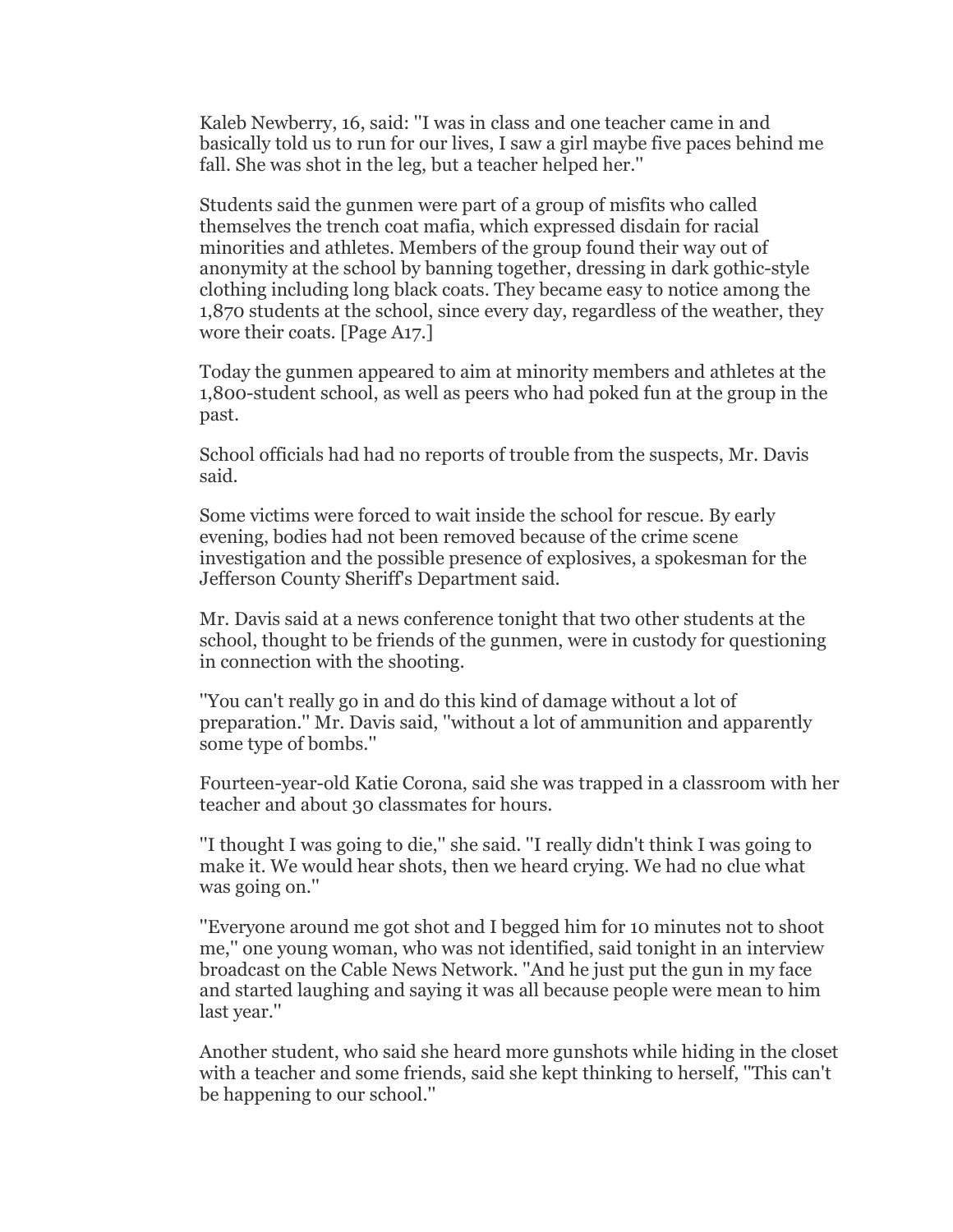''You should be safe at school,'' added a second young woman, who also was not identified. ''This should be a safe place.''

The families of those killed were being notified tonight at Leawood Elementary School, where students and parents had gathered.

The mass shooting was the first at an American school during this academic year, but revived memories of similar tragedies that struck six different communities last year and set off national alarms about teen-age violence. Four girls and a teacher were shot to death and 10 people were wounded during a false fire alarm at a middle school in Jonesboro, Ark., last March.

President Clinton immediately dispatched a crisis-response team to aid the school community and the victim's families.

''We don't know yet all the how's or why's of this tragedy; perhaps we will never fully understand it,'' the President said in a nationally televised news conference just before 8 P.M. ''St. Paul reminds us that we all see things in life darkly, that we only partly understand what is happening.''

He added, ''We do know that we must do more to reach out to our children and teach them to express their anger and to resolve their conflicts with words, not weapons.''

A sunny spring day turned into a bloody nightmare for this suburb of 35,000 people southwest of Denver, as ambulances ferried the injured from the high school, past tennis courts, a baseball diamond and a packed student parking lot.

''I hope we can all pull together, because we will need all our strengths,'' Jane Hammond, Jefferson County superintendent of schools, said tonight. The blood banks in the Denver area have been overwhelmend with calls from donors. Tonight at least three church vigils for the dead and injured.

Just before 8 P.M., Lisa Appleton, 16, a sophomore, waited in front of the Leawood school for news of her best friend, Julie Toms, who had been missing since students began leaving the school.

''I can't even feel it,'' she said. ''There's no way to know whether she's dead or alive.''

About 3 P.M., SWAT teams police officers used a fire truck and an armored car to get close to the building, dozens of students raced out of the two-story building, some slipping in the mud, others holding up their hands in the air or behind their heads. Police said they feared that the gunmen would try to escape by mingling with the trapped students.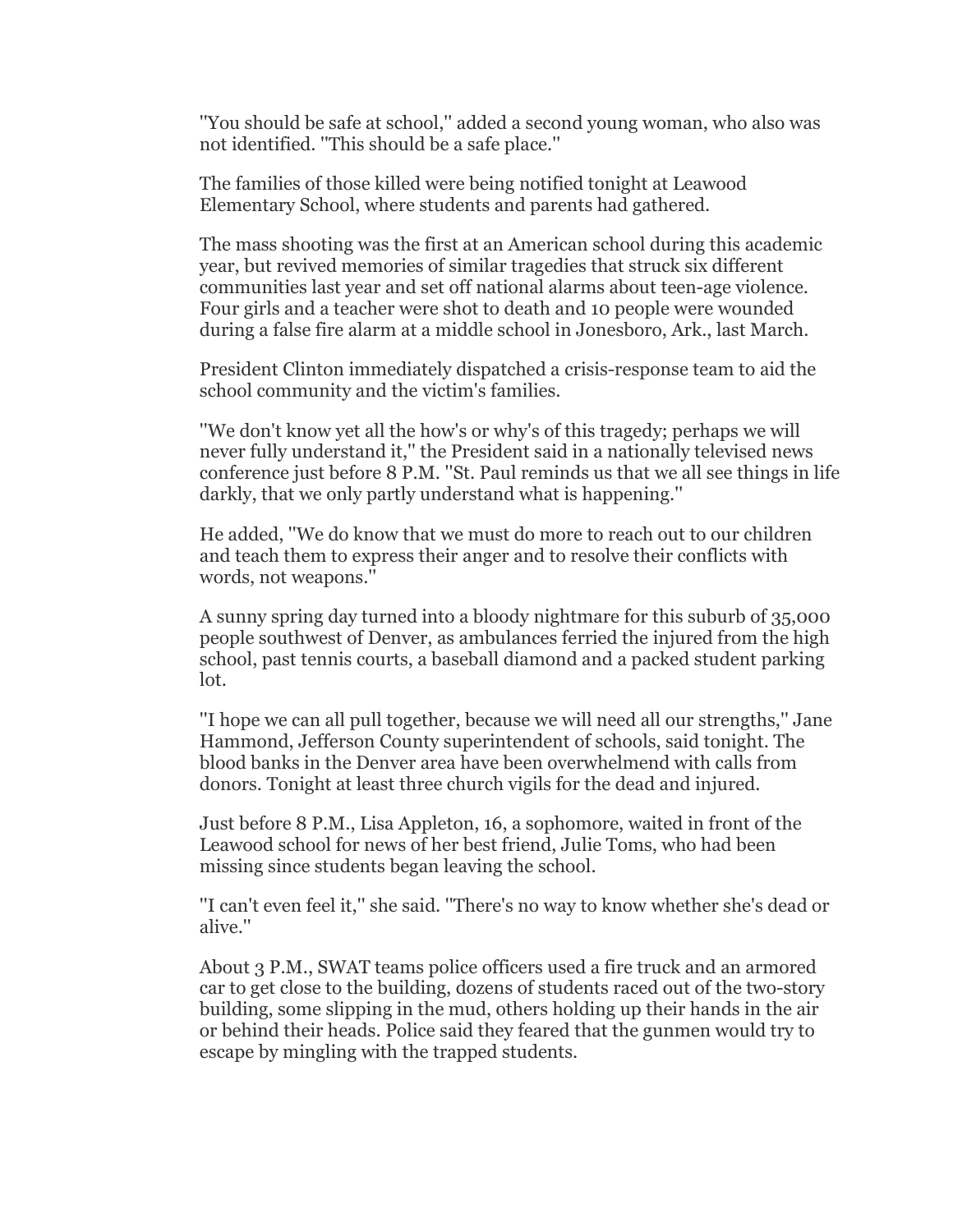One student, bloodied from an injury, broke out a second-story window, and climbed down into the hands of the police.

As police officers established a wide perimeter around the beige school, students and school workers gathered on nearby tree-lined streets and told of the chaos and horror inside the building.

As fire alarms rang in the halls, students who had seen the gunmen trampled each other to get out of the building, running through one exit where three bodies lay on a staircase.

Trapped inside, others took refuge in classrooms, bathrooms and a choir room, frantically barricading doors with desks and file cabinets.

One cafeteria worker who barricaded herself in a woman's bathroom said, ''We could hear them blowing the heck out of the place.''

A student, Jonathan Ladd, said, ''I heard gunshots going off, bullets ricocheting off lockers.''

The trench coat mafia is a small band of about a dozen juniors and seniors at Columbine who are easily recognized yet little feared, according to people who live in the neighborhood near the school. Regardless of the weather, they favor long black coats and the Gothic look popularized by the rock singer Marilyn Manson, neighbors said. Some even wear white pancake makeup and dark eyeliner, one student said.

''It was that devilish, half-dead, half-alive look,'' said Bret, a 16-year-old sophomore who spoke on the condition only his first name be used.

The group often gathered in the cafeteria after school. Chris McCaffrey, manager of Angie's Restaurant a few blocks from Columbine, said that residents had known about the group for about five years, and that no one considered it a threat.

''Mostly it was just kids who nobody wanted to have anything to do with,'' Mr. McCaffrey said. ''They weren't particularly feared. They were just a bunch of punks who kind of hang around the school.''

Students said the group was mostly boys, but that some girls appeared to be closely associated with it. One student described the group as ''nerds, geeks and dweebs trying to find someplace to fit in.''

Bret suggested the mafia might have targeted athletes out of resentment for their own lack of popularity and success at school.

The students ''weren't really accepted as younger kids and as they got older they were accepted by this group,'' Bret said. ''They got their fair share of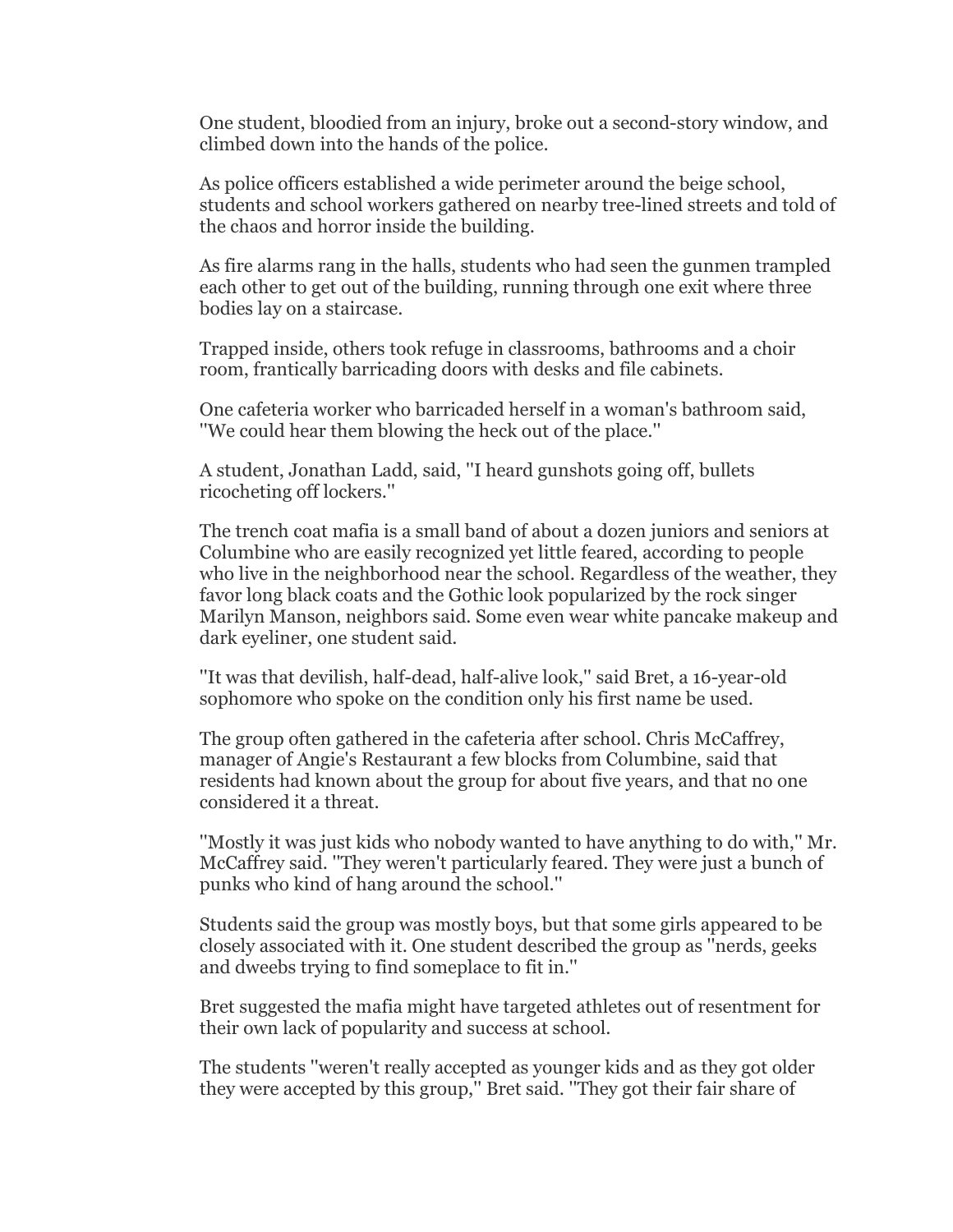being picked on. I could understand that they might have targeted some of the more popular kids.''

David Mesch, another student, who was searching for his mother who works for the school, said, ''They were wearing masks; they were members of the trench coat mafia.''

President Clinton said tonight that he was ''profoundly shocked and saddened by the tragedy today in Littleton.''

In an age when cellular telephones are increasingly common among high school students, several trapped students called television stations when they could not get through on 911 lines.

''I hear a couple of gunshots, people running up and down,'' a student said in a frightened whisper to KUSA-TV, a Denver television station. Identifying himself only as James, he added, ''There are a bunch of kids downstairs, I can hear them crying.''

Aware that the gunmen might be watching on a classroom television set, he said, "I am staying upstairs," and then hung up.

In a state with a relatively low crime rate, the siege after the shootings was broadcast live by Denver television stations, without commercial breaks all afternoon. Broadcast and cable networks turned to local affiliates for help with their coverage.

''This is a cultural virus,'' Gov. Bill Owens of Colorado said before hurrying to the scene. Noting that he felt particularly affected by the tragedy because his 16-year-old daughter goes to a suburban Denver high school, he said, ''We have to ask ourselves what kind of children we are raising.''

At the White House, the President said the nation should focus on praying for the victims' families and others at the school. He said that Attorney General Janet Reno was closely monitoring the situation, and that he had spoken this afternoon with Governor Owens and Patricia Holloway, the county commissioner, whose comments he shared with the nation.

In midafternoon, police officers briefly detained three young white men who wore camouflaged pants and black jackets, next to the high school. After they were released, the men said they knew the gunmen inside the high school. Emblazoned on the back of one man's jacket were the words, ''Ban Religion'' and a red-painted stop sign printed over a cross.

''Blood was going all over,'' a shaken girl said, as she was comforted by her father. Those here were reminded of other school shooting incidents.